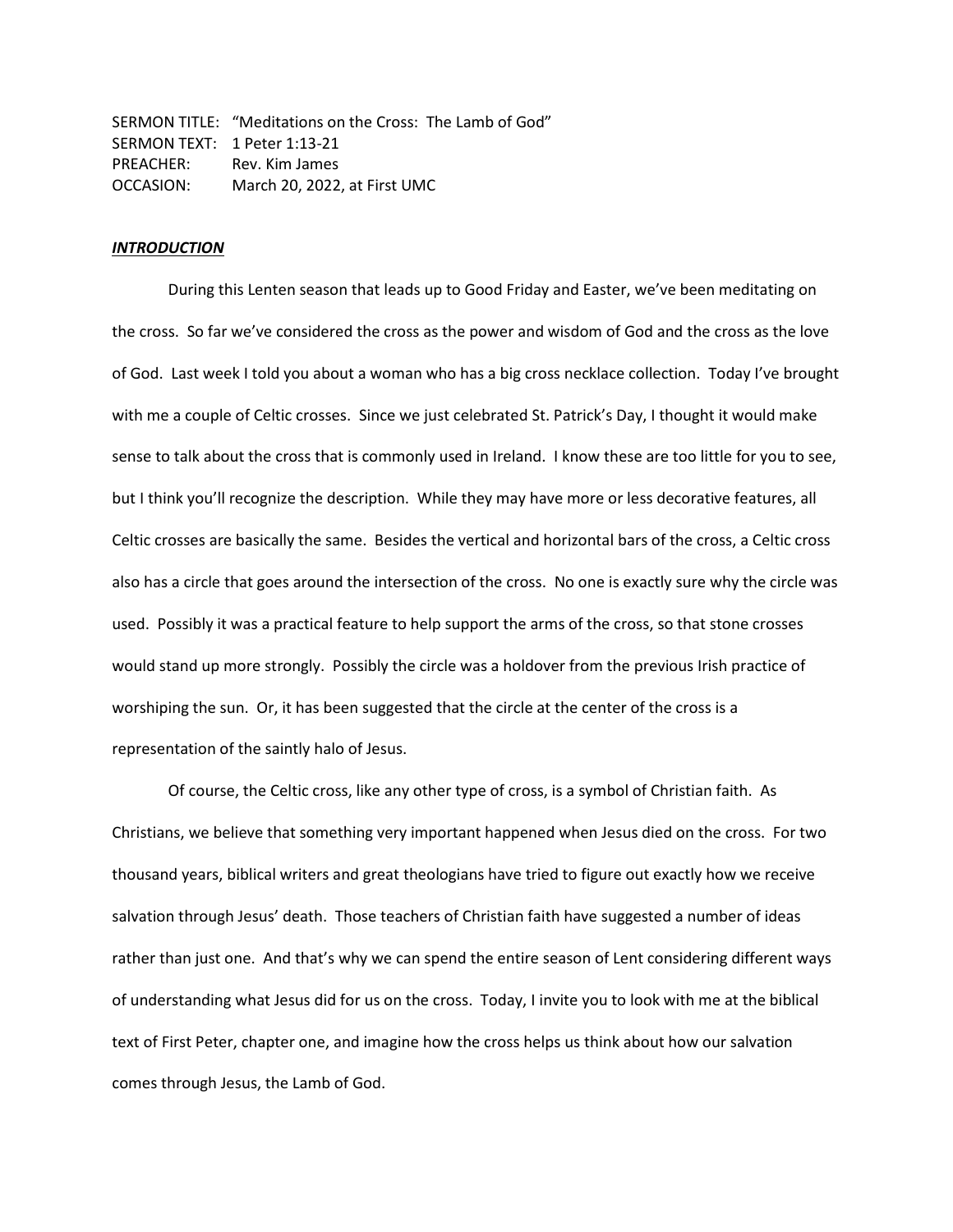## *1—LAMB OF GOD SCRIPTURES*

We see this image of Christ as the Lamb of God in 1 Peter 1:18-19 in particular. The writer of this letter indicated that the readers "were ransomed from [their] futile ways"—"not by silver or gold, but by the precious blood of Christ, like that of a lamb without defect or blemish."

First Peter isn't the only New Testament scripture to speak of Jesus as the Lamb of God. In the Gospel of John, when John the Baptist saw Jesus coming toward him, John declared, "Here is the Lamb of God who takes away the sin of the world!"<sup>1</sup> Likewise, in the Book of Revelation, Jesus in heaven is worshiped with these words: "Worthy is the Lamb that was slaughtered, [worthy] to receive power and ... honor and glory and blessing!"<sup>2</sup>

These ideas about Jesus as the Lamb of God were influenced and inspired by Old Testament scriptures and ancient Jewish practices. For today's call to worship, we read from Isaiah 52 and 53. That passage is about a suffering servant who bears the sins of the people. This suffering servant is described as a sheep or a lamb that is led to the slaughter. Bible scholars have never quite settled on who this suffering servant was supposed to be. Was it one person in the historical time that Isaiah was written? Or was this suffering servant meant to be a collective image for the entirety of God's Hebrew people? Or was this lamb-wounded-for-our-transgressions a prophetic hope for a person in the future? However Isaiah intended his message to be understood, many early Christians believed that Jesus was the perfect fulfillment of Isaiah's description.

The idea of Jesus as the Lamb of God also comes from the Old Testament story about the first Passover. Exodus 12 tells the story of Moses and the Hebrews preparing to leave Egyptian slavery. God had already sent nine terrible plagues upon the Egyptians, and Pharaoh still refused to let God's people go. But now, the cruel and traumatic enslavement of the Hebrews was about to come to an end. God was going to send a 10<sup>th</sup> plague upon the Egyptians, so that they would be motivated to let the Hebrew slaves go free.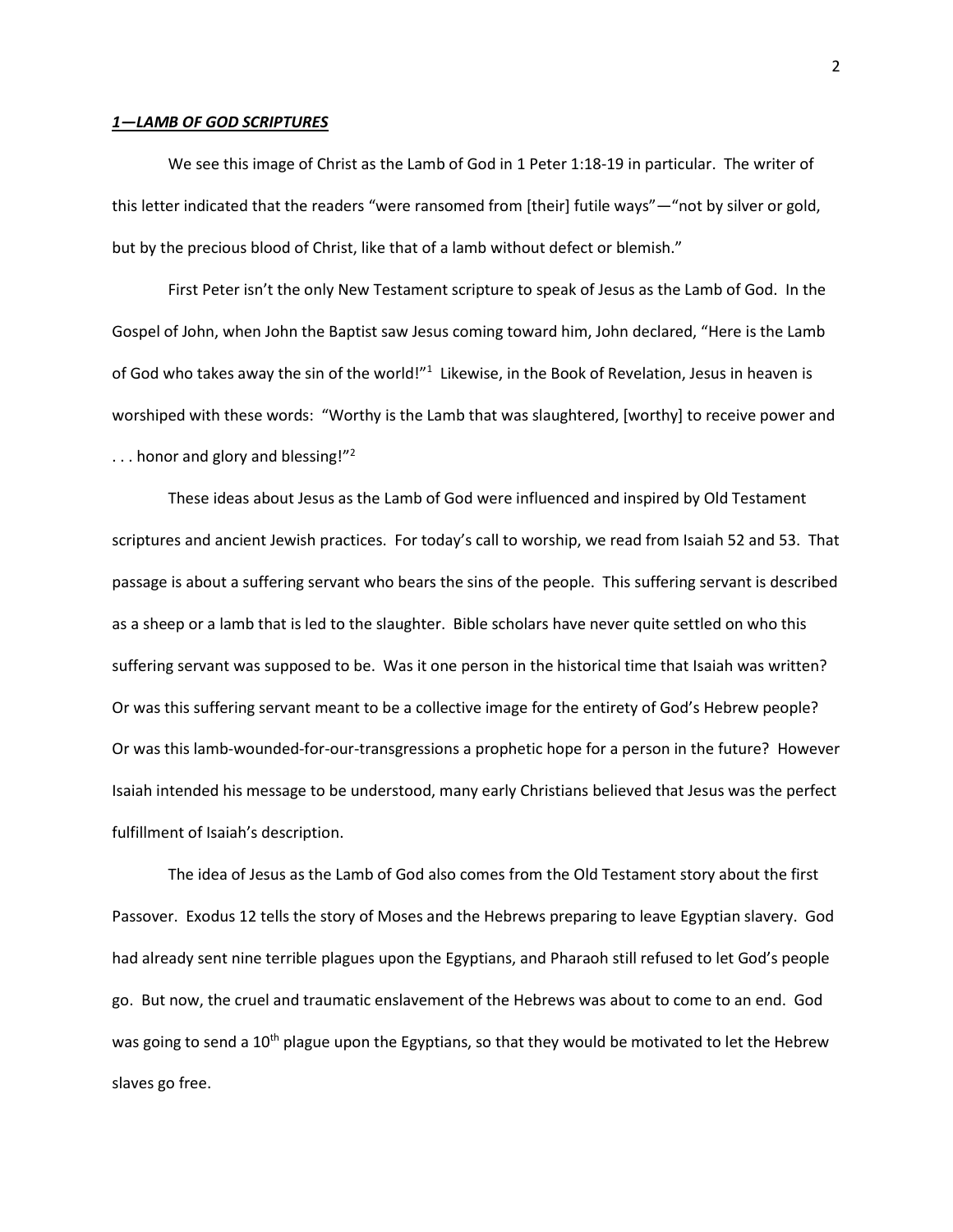Consequently, Moses instructed the Hebrews how to prepare. In order to be fortified for their escape from slavery, each household was supposed to select a lamb without blemish. Nothing but the best was called for at this critical time. Then they would slaughter the lamb, and roast and eat it. They were about to undergo a huge transition from slavery to freedom, from being the long-oppressed subjects of Pharaoh to becoming the newly-liberated followers and chosen people of God. This nourishment from the lamb would give them strength for their journey out of slavery and empower them for their new life ahead.

But it wasn't only the nourishing food of the lamb that was important for this preparation. Moses instructed the Hebrews that they also needed to smear the blood of the lamb on their doorframes. This blood spread over and around their doors would protect everyone in their homes. In this tenth plague, only the firstborn children of the Egyptian households would die, as the destroyer would "pass over" the Hebrews' blood-smeared homes.

Every year, when the Jewish people celebrated the Passover, they remembered and retold this story. Instead of smearing lamb's blood on their doorframes, they drank red wine, but the annual rehearsal of this story remained powerful as an opportunity for spiritual rededication. The protective blood of the lamb and this sacred meal of roasted lamb provided a regular opportunity to leave behind any slavery to sin and embark on a journey of new life with God.

#### *2—SALVATION THROUGH JESUS THE LAMB OF GOD*

Hopefully this review of lamb-of-God scriptures helps you understand how and why Jesus' death on the cross has so often been associated with the concept of the Lamb of God. Coming out of the Jewish tradition, we Christians believe that Jesus as the crucified-Lamb-of-God is able to protect us from harm. We believe that the lamb that was slain on the cross is able to redeem, rescue, and ransom us from slavery—whether that slavery has been social and material oppression or entrapment in sinful disobedience to God. Just as the lambs were slaughtered at the start of the great exodus from Egypt, so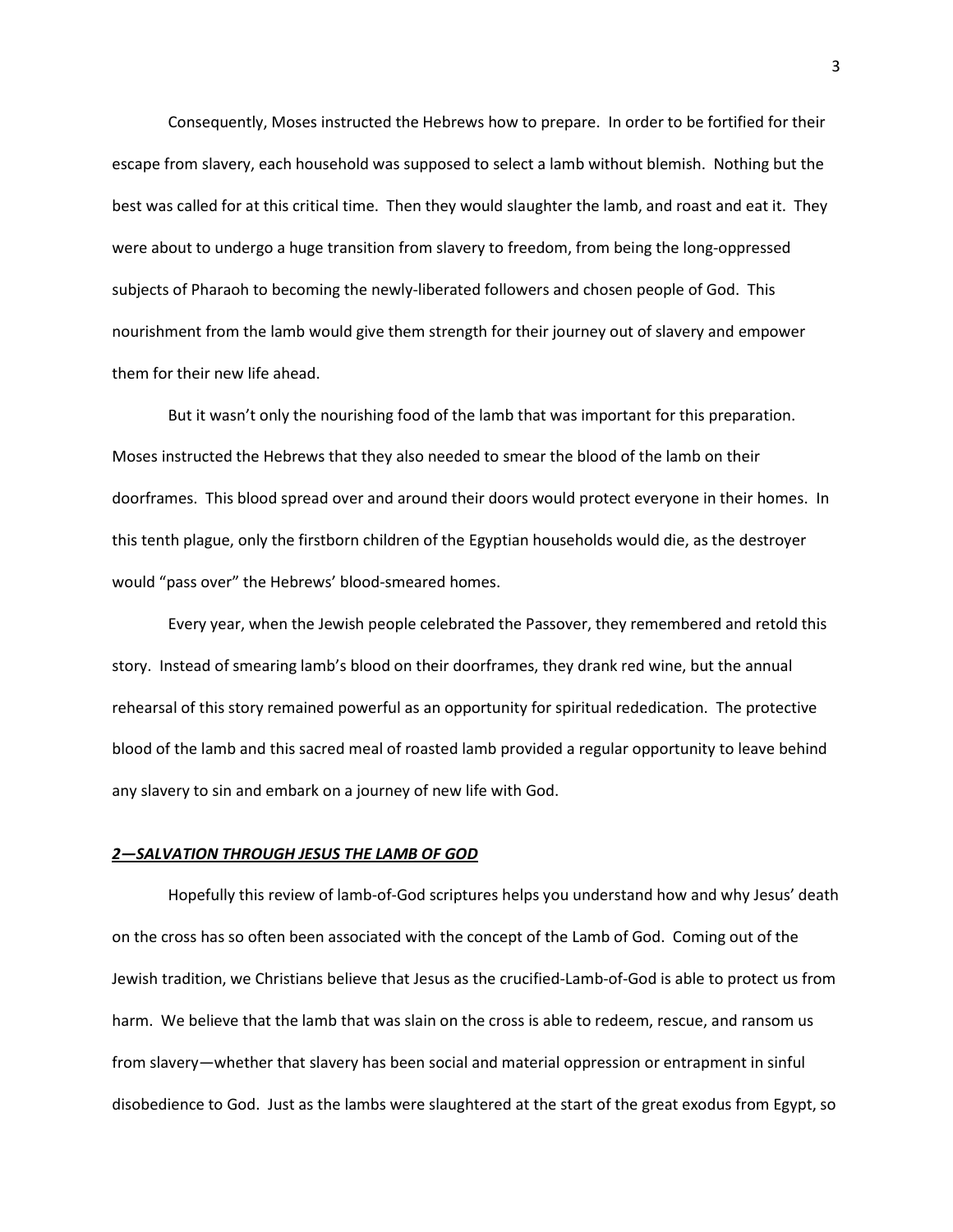Jesus died in order to set us free from wrong attitudes, wrong beliefs, and wrong actions. Because of Jesus' sacrificial blood, we are protected from spiritual danger and hard-hearted death. Through Jesus' act of mercy on the cross, we are spiritually fed and nourished so that we are fortified to begin a newly liberated life in Christ.

## *3—LAMB OF GOD CALLS US TO PURITY TOO*

Of course, every spiritual reality that is offered by God's grace is also a call for us to respond. It's like this. Moses told his people the good news that God was going to send a  $10<sup>th</sup>$  plague on the Egyptians so the Hebrews could be set free from slavery. But they couldn't just sit around and wait for that to happen. The Hebrews had to get their unblemished lambs and obey the instructions. They had to get themselves ready for the freedom God was offering.

Similarly, we today can't just say we believe that Jesus, the Lamb of God, died for our sins. We also have to do what is necessary to embrace God's liberation of our souls from spiritual oppression. First Peter 1:13 and following explains it this way: "Therefore, prepare your minds for action. Discipline yourselves. Set all your hope on the grace that Jesus Christ will bring you . . . Like obedient children, do not be conformed to the desires that you formerly had in ignorance. Instead, as he who called you is holy, be holy yourselves in all your conduct, for it is written, "You shall be holy, for I am holy."

In Christian faith, it isn't only the Lamb of God who is supposed to be pure and unblemished. We who are rescued from enslavement to sin are freed to a new kind of life. If David had read further in First Peter, we would have heard that this purified life comes through "obedience to the truth" and produces "genuine mutual love," so that we are able to "love one another deeply from the heart" (1:22). We would have also read the instruction to rid ourselves of "malice, and all guile, insincerity, envy, and all slander" (2:1, NRSV). Or, to restate that in the words of a different Bible translation, "Stop being hateful! Quit trying to fool people, and start being sincere. Don't be jealous or say cruel things about others" (2:1, CEB).